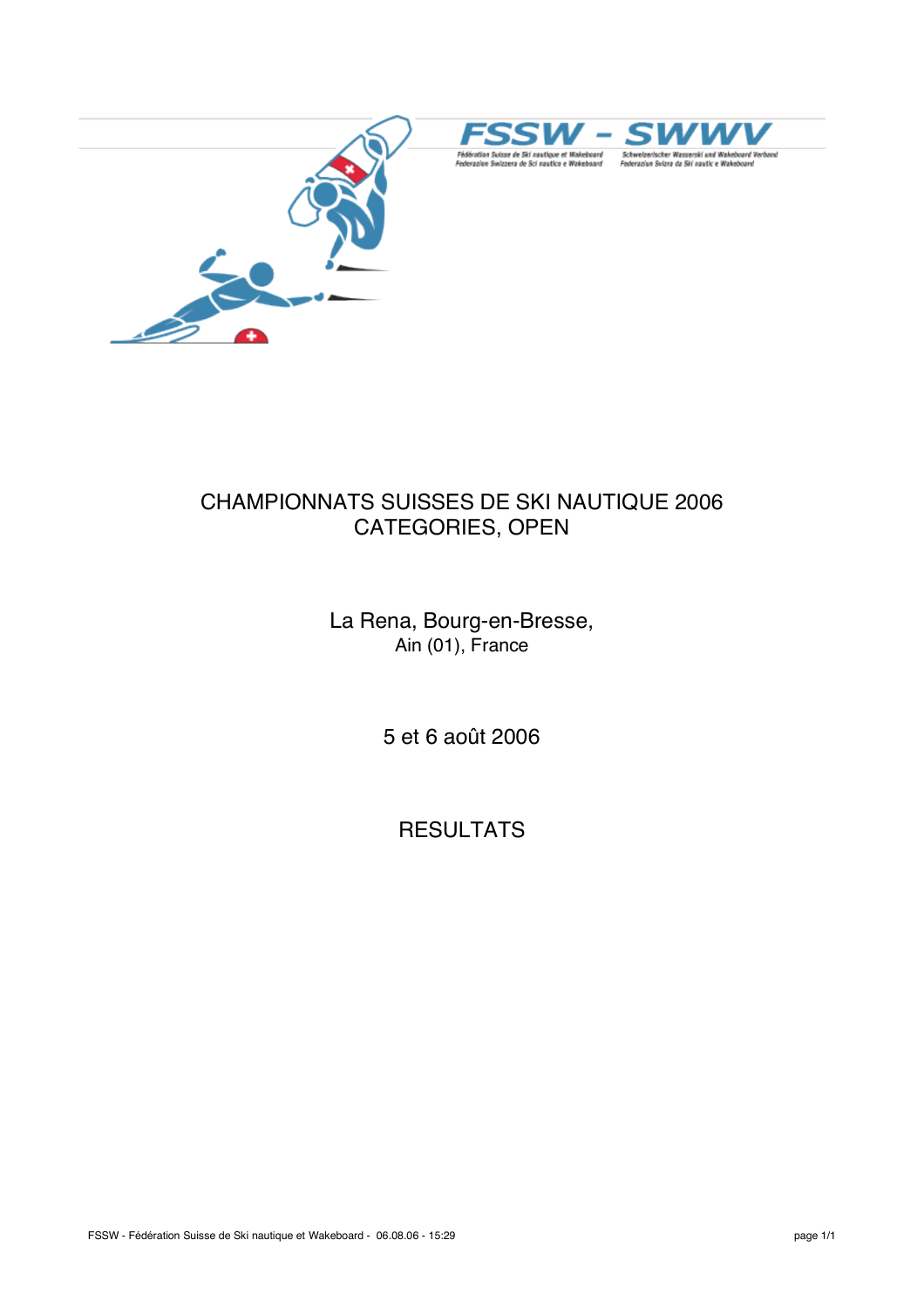## **Women Slalom Results**

|   | Bib<br>Name             | Club       | Categ.  | Preliminary   | Finale        | Overall |  |
|---|-------------------------|------------|---------|---------------|---------------|---------|--|
|   | (\$) Cornaz Sandrine    | <b>MON</b> | $-21$ F | 0.50/55/13.00 | 1.50/55/13.00 | 760.27  |  |
| 2 | (\$) Marty Monica       | <b>ZUR</b> | Se3 F   | 0.00/55/14.25 | 5.00/55/14.25 | 726.03  |  |
| 3 | (\$) Tetard Olga        | <b>REP</b> | Ope F   | 3.00/55/18.25 | 3.00/55/16.00 | 616.44  |  |
| 4 | (\$) Vauthier Karin     | <b>REP</b> | Ope F   | 5.00/55/18.25 | 4.00/55/18.25 | 561.64  |  |
| 5 | Velasco Laura           | <b>SNG</b> | -17 F   | 2.00/55/18.25 | 4.00/55/18.25 | 547.95  |  |
| 6 | (\$) Hökfelt Zoé        | <b>SNG</b> | -14 F   | 3.50/46       |               | 294.52  |  |
|   | (\$) Tomas-Pittet Katja | <b>SNG</b> | Ope F   | 5.00/34       |               |         |  |
| 8 | (\$) Collot Emilie      | VER        | -17 F   | 4.00/34       |               |         |  |
| 9 | (\$) Cornaz Natalia     | <b>MON</b> | -17 F   | 0.50/34       |               |         |  |

## **Men Slalom Results**

|    | <b>Bib</b><br>Name        | Club        | Categ.  | Preliminary   | Finale        | Overall |  |
|----|---------------------------|-------------|---------|---------------|---------------|---------|--|
|    | Halt Frédéric             | LAU         | Ope M   | 0.50/58/10.75 | 2.50/58/10.75 | 931.25  |  |
| 2  | (\$) Collot Jérémie       | <b>VER</b>  | Ope M   | 1.00/58/10.75 | 2.00/58/11.25 | 912.50  |  |
| 3  | Diserens Kevin<br>(\$)    | LAU         | Ope M   | 4.50/58/12.00 | 2.00/58/11.25 | 850.00  |  |
| 4  | Lambrigger Loris          | <b>CHAM</b> | $-21$ M | 0.50/58/11.25 | 0.50/58/11.25 | 831.25  |  |
| 5  | Durisch Yannis<br>(\$)    | <b>SNG</b>  | Ope M   | 5.00/58/13.00 | 0.50/58/12.00 | 756.25  |  |
| 6  | (\$) Giacometti Sébastien | <b>SNG</b>  | -21 M   | 3.50/58/13.00 | 2.00/58/13.00 | 718.75  |  |
|    | (\$) Collot Julien        | <b>VER</b>  | Ope M   | 1.50/58/13.00 | 0.50/58/14.25 | 693.75  |  |
| 8  | Camoletti Alexandre       | <b>SNG</b>  | Ope M   | 3.00/58/14.25 | 4.00/58/18.25 | 637.50  |  |
| 9  | Abela Oliver              | <b>REP</b>  | Ope M   | 2.00/58/14.25 |               | 625.00  |  |
| 10 | (\$) Tetard Jan           | <b>REP</b>  | Ope M   | 1.50/58/18.25 |               | 468.75  |  |
| 11 | Udry Joël                 | AND         | Ope M   | 1.50/55/18.25 |               | 393.75  |  |
| 12 | (\$) Cogne Dimitri        | <b>SNG</b>  | $-17M$  | 3.50/37       |               |         |  |
| 13 | Whyte Dougald             | JOU         | $-21$ M | 1.00/37       |               |         |  |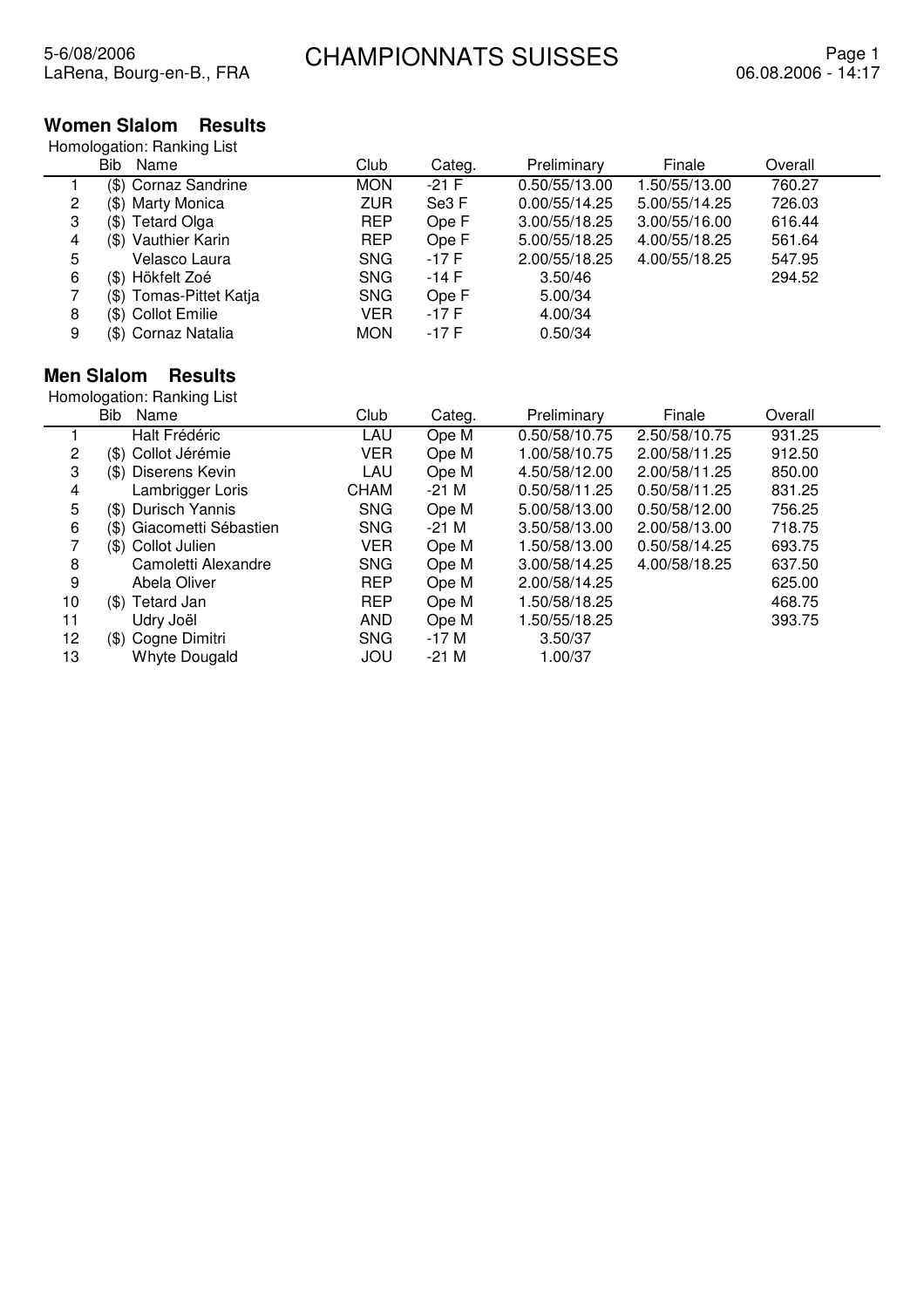### **Under 14 Girls Slalom Results**

| Homologation: Ranking List                                 |                |               |        |             |        |                                           |         |
|------------------------------------------------------------|----------------|---------------|--------|-------------|--------|-------------------------------------------|---------|
| Name<br>Bib.                                               |                | Club          | Categ. | Preliminary | Finale | 2eme manche                               | Overall |
| (\$) Hökfelt Zoé                                           |                | <b>SNG</b>    | -14 F  | 3.50/46     |        | 3.50/49                                   | 376.71  |
| <b>Under 17 Girls Slalom</b><br>Homologation: Ranking List | <b>Results</b> |               |        |             |        |                                           |         |
| $\mathbf{E}$                                               |                | $\sim$ $\sim$ |        |             |        | $\sim$ $\sim$ $\sim$ $\sim$ $\sim$ $\sim$ |         |

| Bib<br>Name         | Club       | Categ.  | Preliminary | Finale        | 2eme manche  | Overall |
|---------------------|------------|---------|-------------|---------------|--------------|---------|
| (\$) Cornaz Natalia | <b>MON</b> | $-17$ F | 0.50/34     |               | .50/55/16.00 | 595.89  |
| Velasco Laura       | SNG.       | -17 F   |             | 4.00/55/18.25 |              | 547.95  |
| (\$) Collot Emilie  | VFR        | -17 F   | 4.00/34     |               | 4.50/49      | 390.41  |
|                     |            |         |             | 2.00/55/18.25 |              |         |

## **Under 21 Ladies Slalom Results**

Homologation: Ranking List

| Bib<br>Name                | Club       | Categ   | Preliminary   | --<br>⊦inale | 2eme manche | Overall |
|----------------------------|------------|---------|---------------|--------------|-------------|---------|
| (\$)<br>Sandrine<br>Cornaz | <b>MON</b> | n1<br>E | 0.50/55/13.00 | .50/55/13.00 |             | 760.27  |

### **Under 14 Boys Slalom Results**

Homologation: Ranking List

|   | Bib.<br>Name            | Club       | Categ. | Preliminary   | Finale | 2eme manche   | Overall |
|---|-------------------------|------------|--------|---------------|--------|---------------|---------|
|   | (\$) Stadlbaur Benjamin | SNG.       | -14 M  | 5.50/55/14.25 |        | 4.50/55/12.00 | 883.56  |
|   | <b>Geuther Yannick</b>  | SNG.       | -14 M  | 5.00/52       |        | 0.50/49       | 479.45  |
|   | (\$) Hökfelt Zaccarias  | SNG.       | -14 M  | 3.50/49       |        | 2.00/52       | 438.36  |
| 4 | (\$) Stadlbaur Vincent  | SNG.       | -14 M  | 3.50/49       |        | 5.00/49       | 397.26  |
| b | (\$) Zeder Mathieu      | <b>SNG</b> | -14 M  | 2.50/49       |        | 4.50/34       | 363.01  |

## **Under 17 Boys Slalom Results**

Homologation: Ranking List

| <b>Bib</b><br>Name                      | Club | تatec    | Preliminary | $- \cdot$<br>-ınale | manche<br>2eme | Jverall |
|-----------------------------------------|------|----------|-------------|---------------------|----------------|---------|
| / ሱ<br>- -<br>ا Ulmitri<br>soane<br>۱JD | SNC  | <b>M</b> | 3.50/37     |                     | .50/49         | つハつ     |

## **Under 21 Men Slalom Results**

| Homologation: Ranking List |  |
|----------------------------|--|
|                            |  |

|   | Bib | Name                      | Club       | Categ.  | Preliminary   | Finale        | 2eme manche   | Overall |
|---|-----|---------------------------|------------|---------|---------------|---------------|---------------|---------|
|   |     | Lambrigger Loris          | CHAM       | -21 M   | 0.50/58/11.25 | 0.50/58/11.25 |               | 831.25  |
|   |     | (\$) Giacometti Sébastien | <b>SNG</b> | -21 M   | 3.50/58/13.00 | 2.00/58/13.00 |               | 718.75  |
| 3 |     | Grassa Maxime             |            | -21 M   |               |               | 3.00/58/13.00 | 712.50  |
| 4 |     | Whyte Dougald             | JOU        | $-21$ M | 1.00/37       |               | 2.00/58/16.00 | 550.00  |

### **Women Slalom 2eme manche Results**

Homologation: Ranking List

 $\overline{\phantom{0}}$ 

| Bib<br>Name             | Club       | 2eme manche   |  |
|-------------------------|------------|---------------|--|
| (\$) Tomas-Pittet Katja | <b>SNG</b> | 4.00/55/16.00 |  |
| (\$) Cornaz Natalia     | <b>MON</b> | .50/55/16.00  |  |
| (\$) Collot Emilie      | VER        | 4.50/49       |  |
| (\$) Hökfelt Zoé        | <b>SNG</b> | 3.50/49       |  |

#### **Open Men Slalom 2eme manche Results**

|          | ້<br>ີ<br><b>Bib</b><br>Name | Club | 2eme manche   |  |
|----------|------------------------------|------|---------------|--|
|          | Abela Oliver                 | REP  | .00/58/14.25  |  |
| <u>_</u> | Udry Joël                    | AND  | 3.50/55/18.25 |  |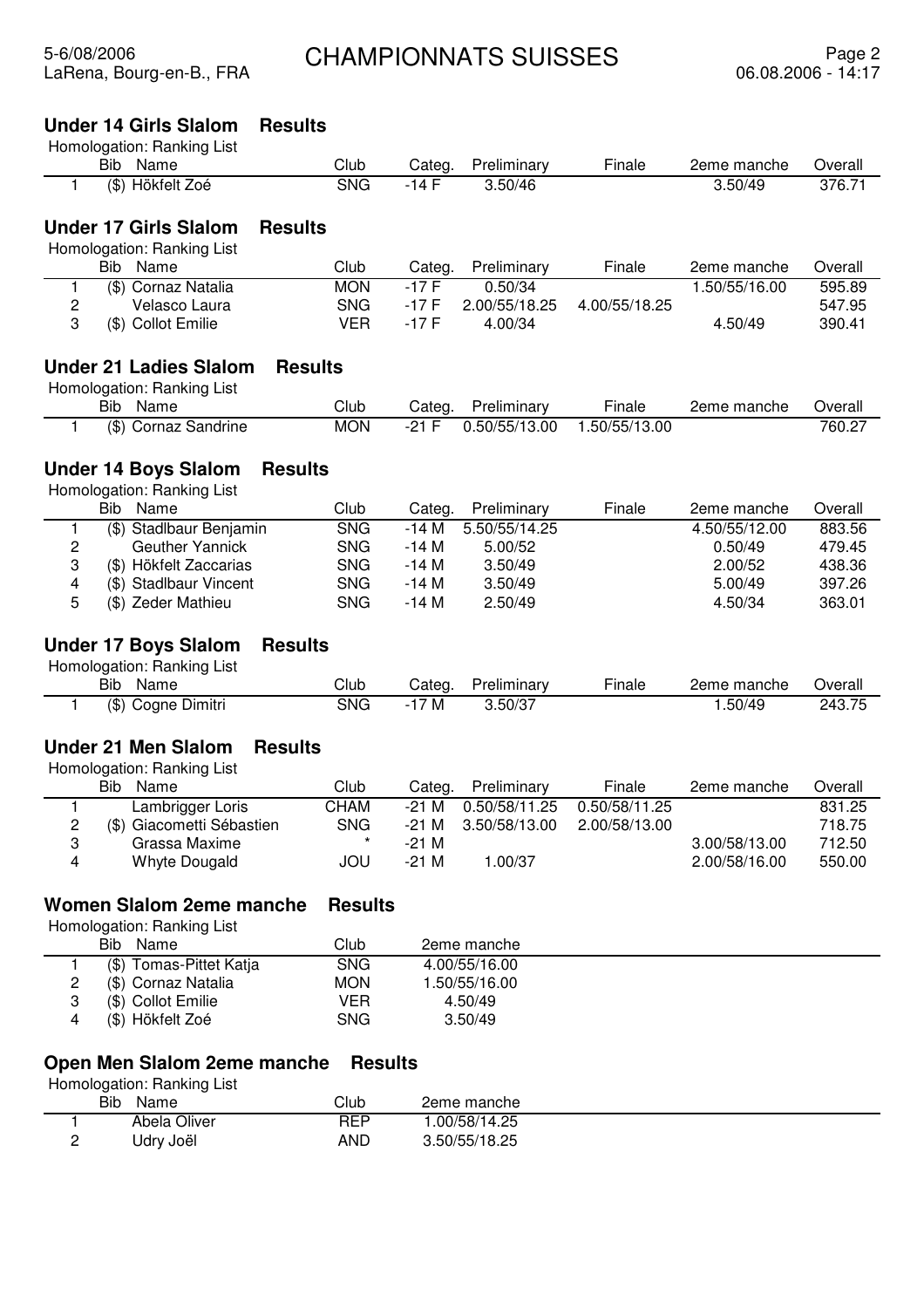## **Senior 1 Ladies,Senior 2 Ladies,Senior 3 Ladies Slalom Results**

Homologation: Ranking List

| <b>Bib</b><br>Name       | $\sim$<br>Jlub | `ateα<br>Jd. | relımınarv<br>مود        | - -<br>inale                           | Overall          |  |
|--------------------------|----------------|--------------|--------------------------|----------------------------------------|------------------|--|
| (\$)<br>Monica<br>, Mart | ZUR            | 5е3          | OF.<br>0.00/55/<br>4<br> | つら<br>5.00/<br>リトト<br>14<br>ے ۔<br>ັບບ | 72R N?<br>′∠0.∪J |  |

## **Senior 1 Men,Senior 2 Men,Senior 3 Men Slalom Results**

|   | Bib<br>Name            | Club        | Categ.            | Preliminary   | Finale        | Overall |  |
|---|------------------------|-------------|-------------------|---------------|---------------|---------|--|
|   | (\$) Kurer Bernard     | <b>SNGC</b> | Se2 M             | 4.50/55/12.00 | 4.00/55/12.00 | 883.56  |  |
| 2 | (\$) Grohe Roger       | <b>JOU</b>  | Se3 M             | 2.00/55/12.00 | 1.00/55/12.00 | 849.32  |  |
| 3 | Rapin Emmanuel         | LAU         | Se1 M             | 1.50/55/13.00 | 0.00/55/12.00 | 821.92  |  |
| 4 | Magnin Jean-Paul       | <b>SNCG</b> | Se3 M             | 0.50/55/13.00 | 2.50/55/13.00 | 773.97  |  |
| 5 | (\$) Clerc Pierre      | <b>SNG</b>  | Se3 M             | 0.50/55/14.25 | 2.50/55/14.25 | 691.78  |  |
| 6 | (\$) Brander Christoph | <b>ROM</b>  | Se <sub>2</sub> M | 3.00/55/16.00 |               | 616.44  |  |
|   | (\$) Seyfried Xavier   | <b>SNG</b>  | Se1 M             | 4.00/55/18.25 |               | 547.95  |  |
| 8 | (\$) Schwob Sven       | <b>BAS</b>  | Se1 M             | 0.00/34       |               |         |  |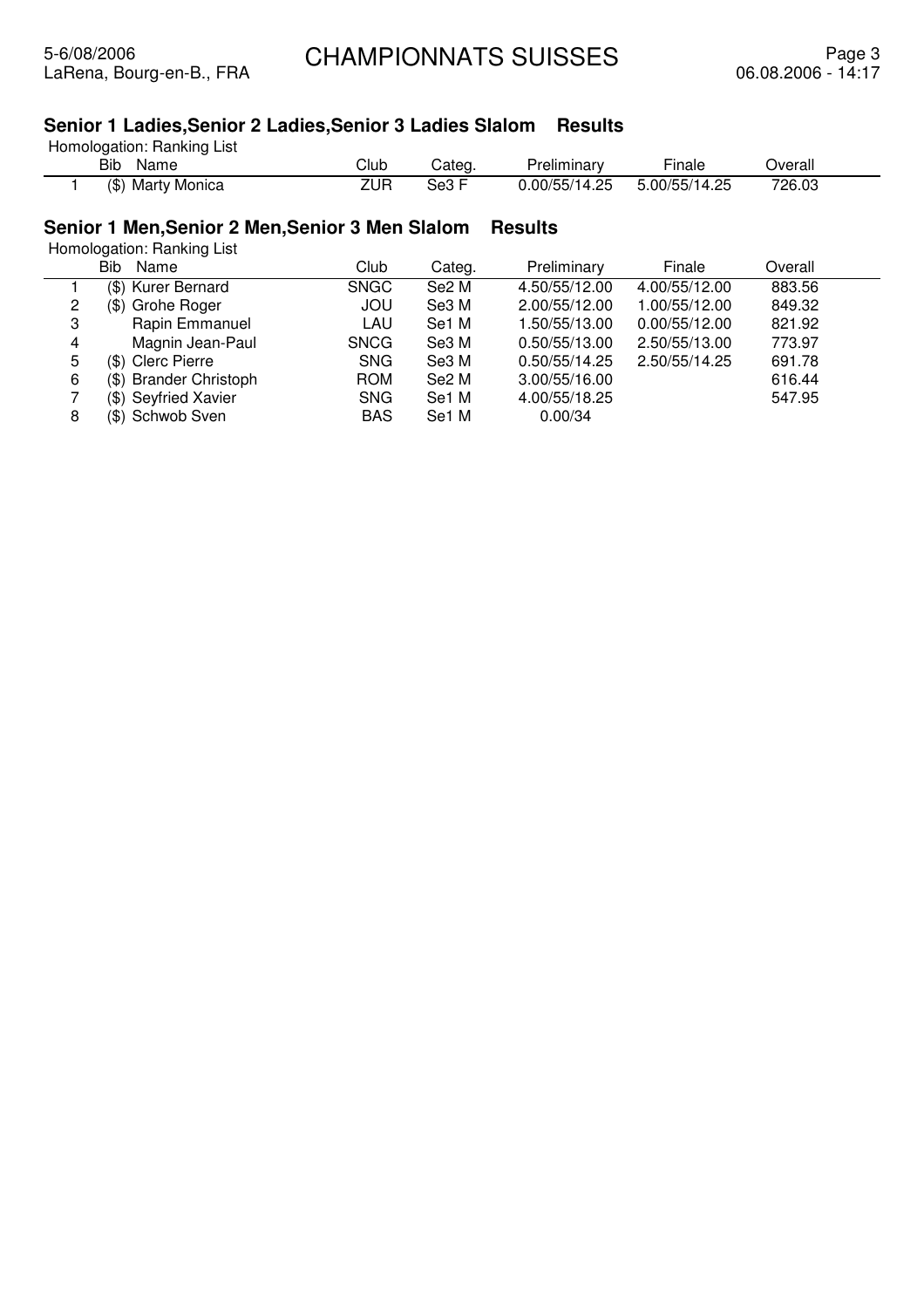### **Senior 1 Men Slalom Results**

Homologation: Ranking List

| <b>Bib</b><br>Name   | Club | Categ. | Preliminary         | Finale        | Overall |
|----------------------|------|--------|---------------------|---------------|---------|
| Rapin Emmanuel       | .AU  |        | Se1 M 1.50/55/13.00 | 0.00/55/12.00 | 821.92  |
| (\$) Seyfried Xavier | SNG  |        | Se1 M 4.00/55/18.25 |               | 547.95  |
| (\$) Schwob Sven     | BAS  | Se1 M  | 0.00/34             |               |         |

## **Senior 2 Men Slalom Results**

Homologation: Ranking List

| Bib<br>Name            | Club       | Preliminary<br>Categ. | Finale        | Dverall |
|------------------------|------------|-----------------------|---------------|---------|
| (\$) Kurer Bernard     | SNGC       | Se2 M 4.50/55/12.00   | 4.00/55/12.00 | 883.56  |
| (\$) Brander Christoph | <b>ROM</b> | Se2 M 3.00/55/16.00   |               | 616.44  |

#### **Senior 3 Men Slalom Results**

Homologation: Ranking List

| Bib Name          | Club        | Categ. Preliminary  | Finale                            | Overall |
|-------------------|-------------|---------------------|-----------------------------------|---------|
| (\$) Grohe Roger  | JOU.        | Se3 M 2.00/55/12.00 | 1.00/55/12.00                     | 849.32  |
| Magnin Jean-Paul  | <b>SNCG</b> | Se3 M 0.50/55/13.00 | 2.50/55/13.00                     | 773.97  |
| (\$) Clerc Pierre | SNG         |                     | Se3 M 0.50/55/14.25 2.50/55/14.25 | 691.78  |

#### **Senior 1 Men Slalom 2eme manche Results**

Homologation: Ranking List

| <b>Bib</b><br>Name   | $\mathsf{Club}$ | 2eme manche   |
|----------------------|-----------------|---------------|
| (\$) Schwob Sven     | <b>BAS</b>      | 5.00/55/14.25 |
| (\$) Seyfried Xavier | SNG             | 2.00/55/14.25 |

## **All skiers Slalom ouvreurs Results**

Homologation: Ranking List

|   | . .<br>. .<br><b>Bib</b><br>Name | $\mathsf{C}$ lub | ouvreurs     |  |
|---|----------------------------------|------------------|--------------|--|
|   | <b>Reybier Philippe</b>          |                  | .50/55/12.00 |  |
| - | Grassa Maxime                    |                  | 0.50/37      |  |

Chief Judge Olivier Meylan

Homologator Patricia Garcia del Barrio

Scorer Frédéric Dupanloup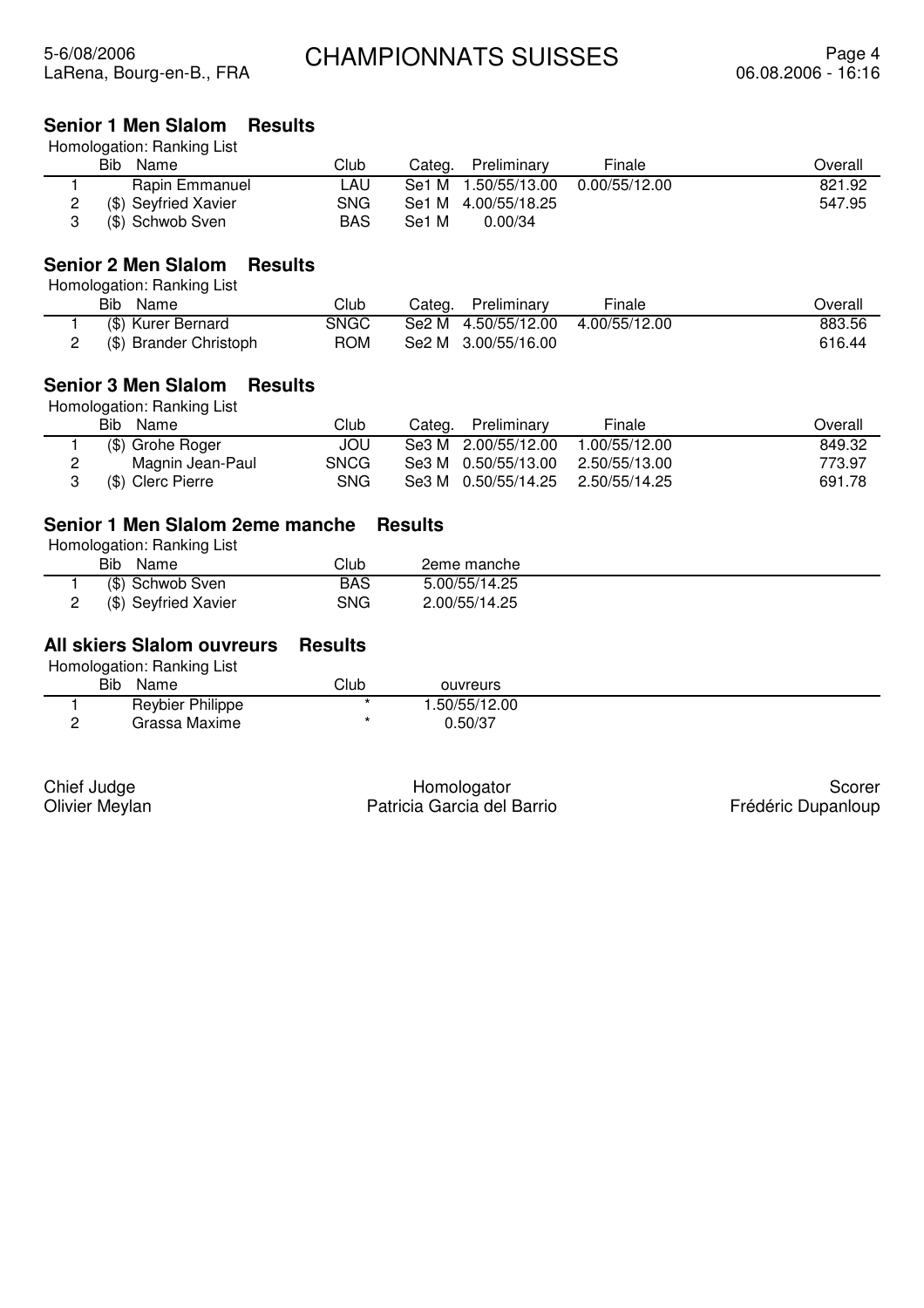## **Women Tricks Results**

Homologation: Ranking List

|   | Bib<br>Name          | Club       | Categ.  | Preliminary | Finale | Overall |
|---|----------------------|------------|---------|-------------|--------|---------|
|   | (\$) Dupanloup Anna  | VER        | Ope F   | 4870        | 5090   | 923.77  |
| 2 | Thomsen Elena        | VER        | Ope F   | 1500        | 4530   | 822.14  |
| 3 | (\$) Marty Monica    | ZUR        | Se3 F   | 3150        | 3270   | 593.47  |
| 4 | (\$) Cornaz Sandrine | <b>MON</b> | $-21$ F | 2370        | 2860   | 519.06  |
| 5 | (\$) Vauthier Karin  | <b>REP</b> | Ope F   | 1280        | 1300   | 235.93  |
| 6 | (\$) Hökfelt Zoé     | <b>SNG</b> | -14 F   | 320         |        | 58.08   |

## **Men Tricks Results**

|    | <b>Bib</b><br>Name        | Club        | Categ.  | Preliminary | Finale | Overall |  |
|----|---------------------------|-------------|---------|-------------|--------|---------|--|
|    | (\$) Durisch Yannis       | <b>SNG</b>  | Ope M   | 7660        | 7840   | 821.80  |  |
| 2  | Lambrigger Loris          | <b>CHAM</b> | -21 M   | 6090        | 7390   | 774.63  |  |
| 3  | Camoletti Alexandre       | <b>SNG</b>  | Ope M   | 2360        | 2350   | 247.38  |  |
| 4  | (\$) Giacometti Sébastien | <b>SNG</b>  | -21 M   | 2410        | 1980   | 252.62  |  |
| 5  | (\$) Diserens Kevin       | LAU         | Ope M   | 1190        | 1120   | 124.74  |  |
| 6  | Lambrigger Thierry        | <b>CHAM</b> | $-21$ M | 4290        |        | 449.69  |  |
|    | (\$) Stadlbaur Benjamin   | <b>SNG</b>  | $-14M$  | 1080        |        | 196.01  |  |
| 8  | (\$) Zeder Mathieu        | <b>SNG</b>  | $-14M$  | 660         |        | 119.78  |  |
| 9  | (\$) Hökfelt Zaccarias    | <b>SNG</b>  | $-14M$  | 540         |        | 98.00   |  |
| 10 | Geuther Yannick           | <b>SNG</b>  | $-14M$  | 350         |        | 63.52   |  |
| 11 | (\$) Cogne Dimitri        | <b>SNG</b>  | $-17M$  | 260         |        | 27.25   |  |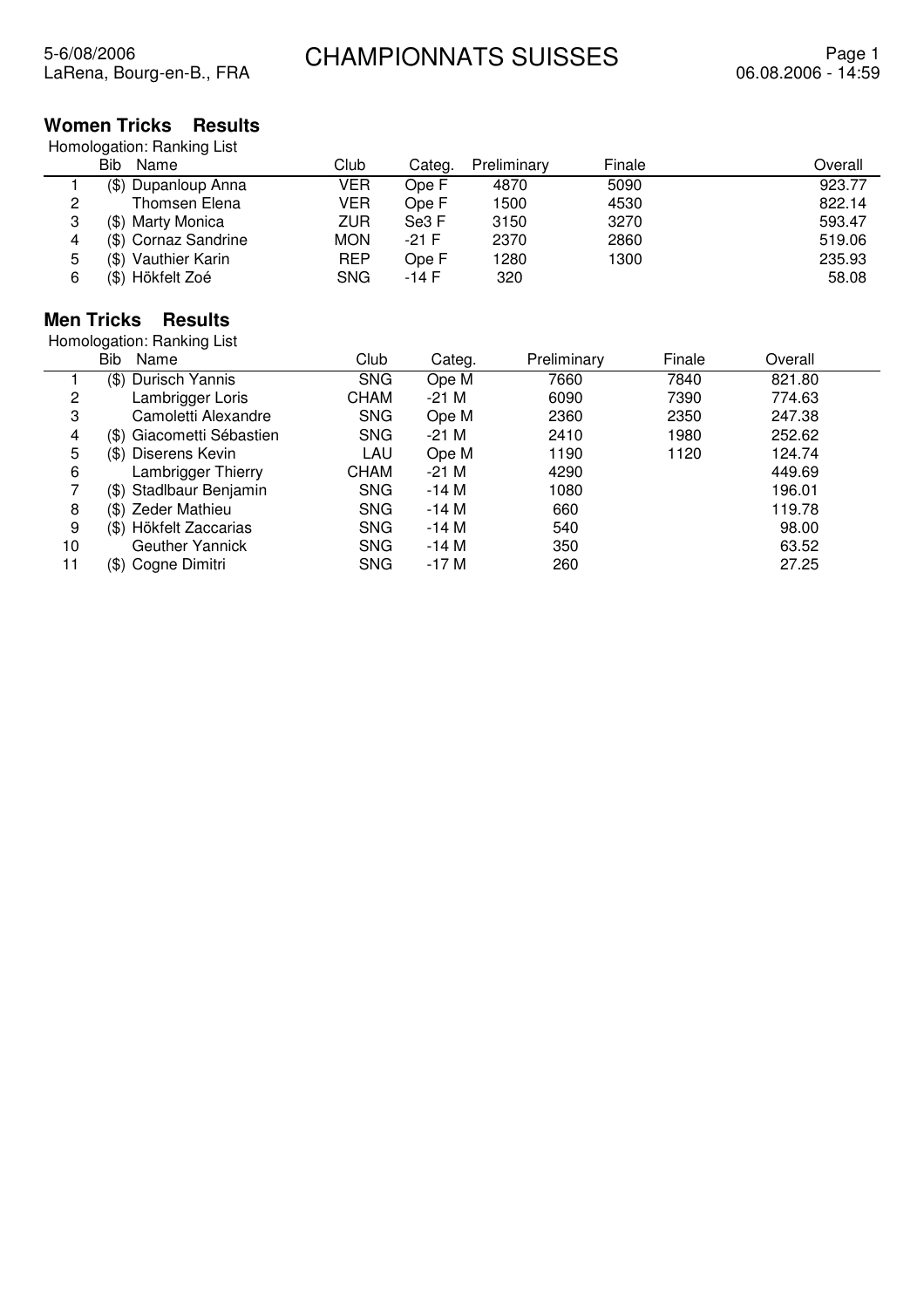| Homologation: Ranking List<br>Bib Name<br>Club<br>Categ.<br>Preliminary<br>Finale<br>2eme manche<br><b>SNG</b><br>(\$) Hökfelt Zoé<br>170<br>$-14F$<br>320<br>1 | Overall<br>58.08 |
|-----------------------------------------------------------------------------------------------------------------------------------------------------------------|------------------|
|                                                                                                                                                                 |                  |
|                                                                                                                                                                 |                  |
|                                                                                                                                                                 |                  |
| <b>Under 21 Ladies Tricks</b><br><b>Results</b>                                                                                                                 |                  |
| Homologation: Ranking List                                                                                                                                      |                  |
| Club<br>Name<br><b>Bib</b><br>Categ.<br>Preliminary<br>Finale<br>2eme manche                                                                                    | Overall          |
| (\$) Cornaz Sandrine<br><b>MON</b><br>2370<br>2860<br>-21 F<br>1.                                                                                               | 519.06           |
| Senior 1 Ladies, Senior 2 Ladies, Senior 3 Ladies Tricks<br><b>Results</b>                                                                                      |                  |
| Homologation: Ranking List                                                                                                                                      |                  |
| Club<br><b>Bib</b><br>Name<br>Preliminary<br>Categ.<br>Finale<br>Overall                                                                                        |                  |
| <b>ZUR</b><br>Se3 F<br>3270<br>593.47<br>(\$) Marty Monica<br>3150<br>1                                                                                         |                  |
|                                                                                                                                                                 |                  |
| <b>Under 14 Boys Tricks</b><br><b>Results</b>                                                                                                                   |                  |
| Homologation: Ranking List                                                                                                                                      |                  |
| <b>Bib</b><br>Name<br>Club<br>Finale<br>Preliminary<br>2eme manche<br>Categ.                                                                                    | Overall          |
| (\$) Stadlbaur Benjamin<br><b>SNG</b><br>$-14M$<br>1080<br>770<br>1                                                                                             | 196.01           |
| 2<br>(\$) Zeder Mathieu<br><b>SNG</b><br>$-14M$<br>820<br>660                                                                                                   | 148.82           |
| 3<br>(\$) Hökfelt Zaccarias<br><b>SNG</b><br>$-14M$<br>540<br>280                                                                                               | 98.00            |
| 4<br>Geuther Yannick<br><b>SNG</b><br>-14 M<br>350<br>350                                                                                                       | 63.52            |
| <b>Under 17 Boys Tricks</b><br><b>Results</b>                                                                                                                   |                  |
| Homologation: Ranking List                                                                                                                                      |                  |
| Club<br><b>Bib</b><br>Name<br>Preliminary<br>Finale<br>2eme manche<br>Categ.                                                                                    | Overall          |
| <b>SNG</b><br>$-17M$<br>(\$) Cogne Dimitri<br>260<br>400<br>1                                                                                                   | 41.93            |
|                                                                                                                                                                 |                  |
| <b>Under 21 Men Tricks</b><br><b>Results</b>                                                                                                                    |                  |
| Homologation: Ranking List                                                                                                                                      |                  |
| Club<br><b>Bib</b><br>Name<br>Preliminary<br>Finale<br>Categ.<br>2eme manche                                                                                    | Overall          |
| Lambrigger Loris<br><b>CHAM</b><br>$-21M$<br>7390<br>6090<br>1                                                                                                  | 774.63           |
| 2<br>Lambrigger Thierry<br><b>CHAM</b><br>$-21$ M<br>4290                                                                                                       | 449.69           |
| 3<br>(\$) Giacometti Sébastien<br><b>SNG</b><br>$-21$ M<br>1980<br>2410                                                                                         | 252.62           |
|                                                                                                                                                                 |                  |
| Chief Judge<br>Homologator                                                                                                                                      | Scorer           |
| Patricia Garcia del Barrio<br>Frédéric Dupanloup<br>Olivier Meylan                                                                                              |                  |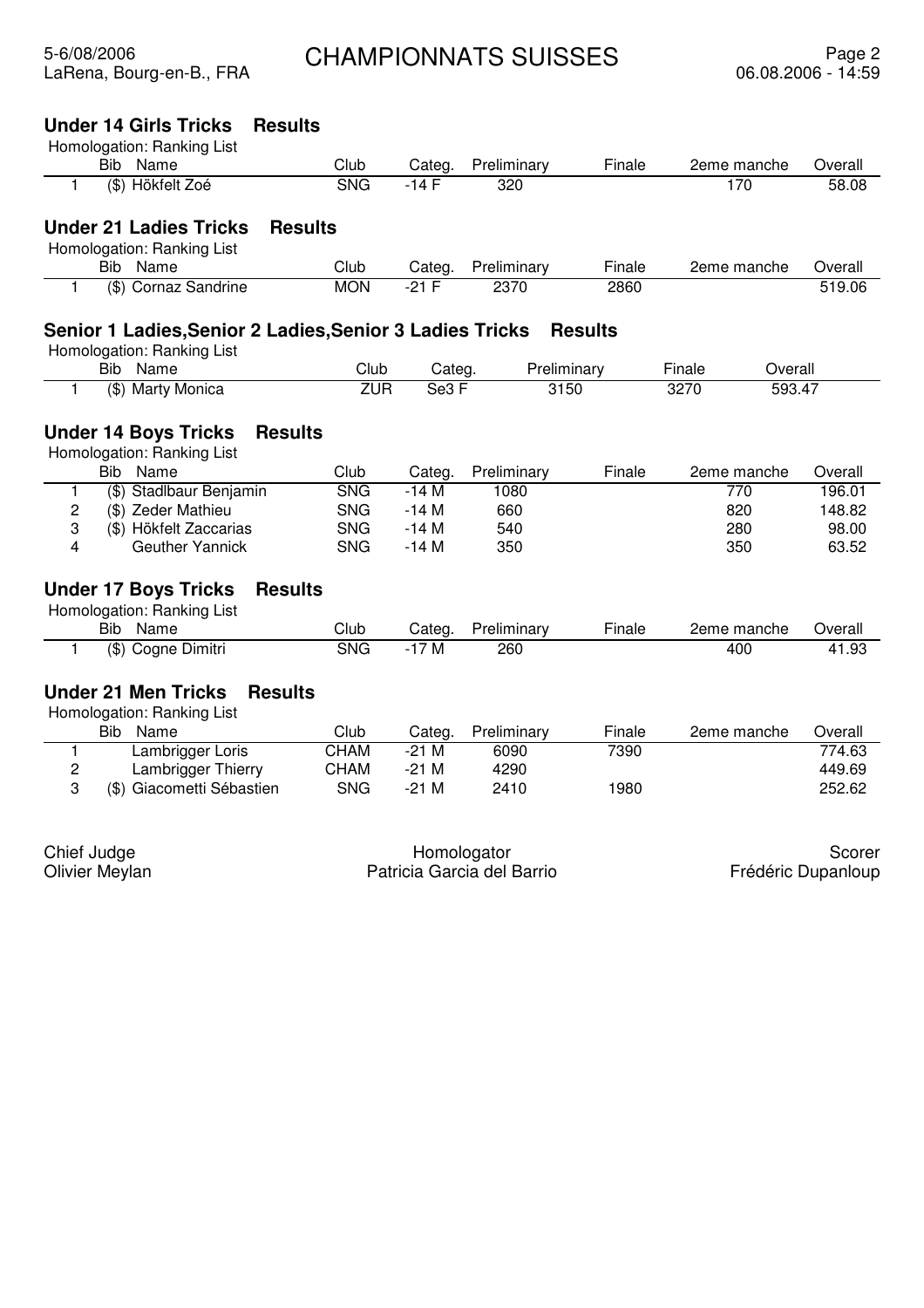## **Women Jump Results**

| Bib.<br>Name               | Club       | Categ. | Preliminary      | Finale           | Overall |
|----------------------------|------------|--------|------------------|------------------|---------|
| (\$) Vauthier Karin        | <b>REP</b> | Ope F  | 15.4m            | 15.8m            | 320.00  |
| (\$) Hökfelt Zoé<br>2      | <b>SNG</b> | -14 F  | 9.6 <sub>m</sub> | 9.5 <sub>m</sub> | 94.55   |
| Men Jump<br><b>Results</b> |            |        |                  |                  |         |
| Homologation: Ranking List |            |        |                  |                  |         |
| Bib Name                   | Club       | Categ. | Preliminary      | Finale           | Overall |
| (\$) Durisch Yannis        | <b>SNG</b> | Ope M  | 52.6m            | 52.1m            | 731.96  |

| 2 | (\$) Giacometti Sébastien | <b>SNG</b> | -21 M             | 40.5m             | 41.8m | 546.39  |
|---|---------------------------|------------|-------------------|-------------------|-------|---------|
| 3 | Camoletti Alexandre       | <b>SNG</b> | Ope M             | 34.8m             | 37.5m | 472.51  |
| 4 | (\$) Brander Christoph    | <b>ROM</b> | Se <sub>2</sub> M | 31.3 <sub>m</sub> | 34.7m | 1007.27 |
| 5 | (\$) Stadlbaur Benjamin   | <b>SNG</b> | -14 M             | 21.6m             |       | 530.91  |
| 6 | Geuther Yannick           | <b>SNG</b> | -14 M             | 17.1m             |       | 367.27  |
|   | (\$) Hökfelt Zaccarias    | <b>SNG</b> | -14 M             | 14.3m             |       | 265.45  |
| 8 | (\$) Zeder Mathieu        | <b>SNG</b> | -14 M             | 11.9m             |       | 178.18  |
| 9 | (\$) Cogne Dimitri        | <b>SNG</b> | -17 M             | 0.0 <sub>m</sub>  |       |         |
|   |                           |            |                   |                   |       |         |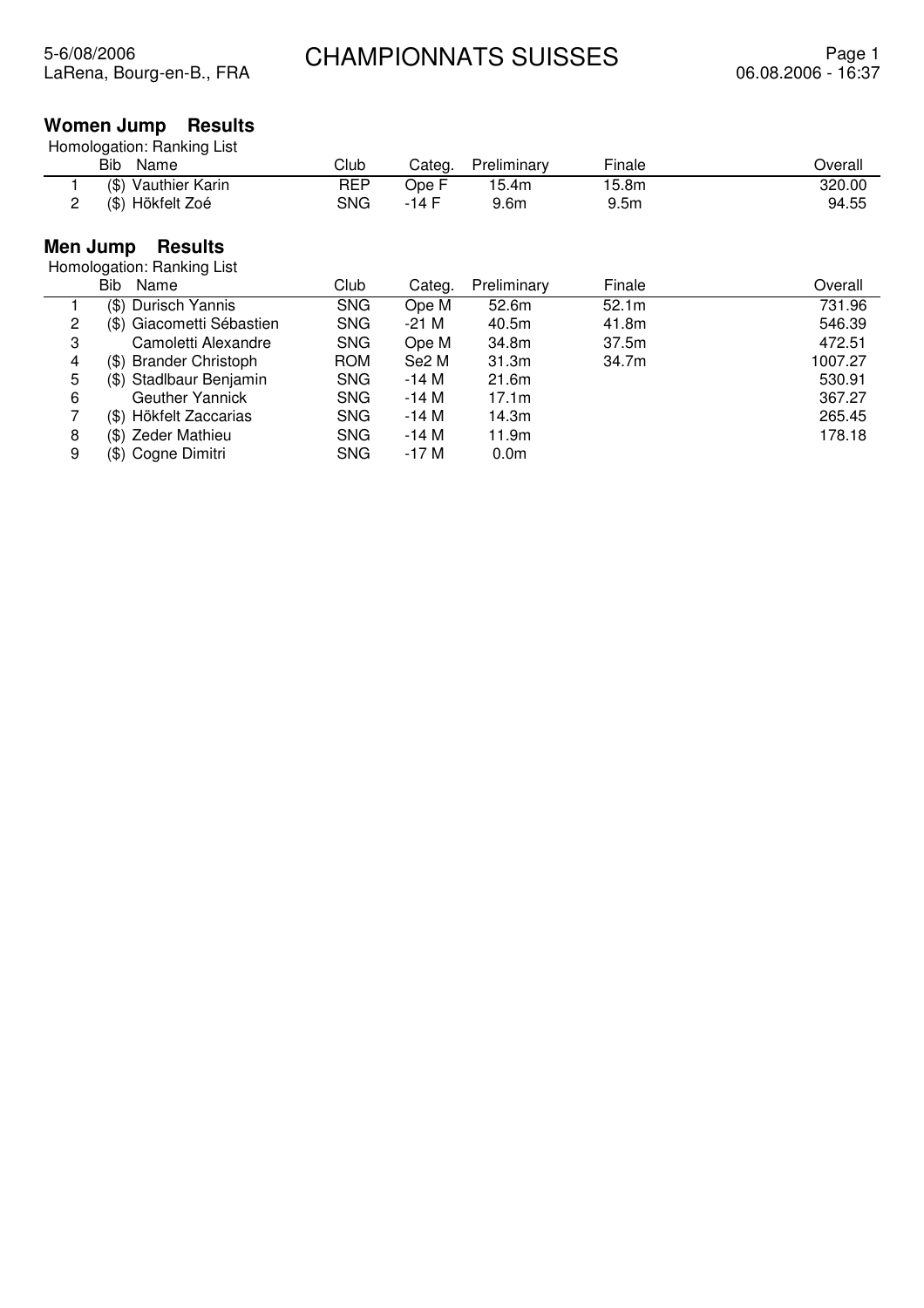## **Under 14 Girls Jump Results**

|    | Homologation: Ranking List                 |                           |         |                  |                  |             |         |
|----|--------------------------------------------|---------------------------|---------|------------------|------------------|-------------|---------|
|    | Bib Name                                   | Club                      | Categ.  | Preliminary      | Finale           | 2eme manche | Overall |
| 1  | (\$) Hökfelt Zoé                           | <b>SNG</b>                | $-14F$  | 9.6m             | 9.5 <sub>m</sub> |             | 94.55   |
|    | Under 14 Boys Jump<br><b>Results</b>       |                           |         |                  |                  |             |         |
|    | Homologation: Ranking List                 |                           |         |                  |                  |             |         |
|    | Bib.<br>Name                               | Club                      | Categ.  | Preliminary      | Finale           | 2eme manche | Overall |
| 1  | (\$) Stadlbaur Benjamin                    | <b>SNG</b>                | $-14M$  | 21.6m            |                  | 23.2m       | 589.09  |
| 2  | <b>Geuther Yannick</b>                     | <b>SNG</b>                | $-14M$  | 17.1m            |                  | 17.6m       | 385.45  |
| 3  | (\$) Hökfelt Zaccarias                     | <b>SNG</b>                | $-14M$  | 14.3m            |                  | 15.8m       | 320.00  |
| 4  | (\$) Zeder Mathieu                         | <b>SNG</b>                | $-14M$  | 11.9m            |                  | 14.2m       | 261.82  |
|    | Under 17 Boys Jump<br><b>Results</b>       |                           |         |                  |                  |             |         |
|    | Homologation: Ranking List                 |                           |         |                  |                  |             |         |
|    | <b>Bib</b><br>Name                         | Club                      | Categ.  | Preliminary      | Finale           | 2eme manche | Overall |
| 1  | (\$) Cogne Dimitri                         | <b>SNG</b>                | $-17M$  | 0.0 <sub>m</sub> |                  | 11.0m       | 17.18   |
|    | <b>Under 21 Men Jump</b><br><b>Results</b> |                           |         |                  |                  |             |         |
|    | Homologation: Ranking List                 |                           |         |                  |                  |             |         |
|    | Bib Name                                   | Club                      | Categ.  | Preliminary      | Finale           | 2eme manche | Overall |
| 1. | (\$) Giacometti Sébastien                  | <b>SNG</b>                | $-21$ M | 40.5m            | 41.8m            |             | 546.39  |
| 2  | Grassa Maxime                              | $\star$                   | $-21$ M |                  |                  | 40.5m       | 524.05  |
|    | <b>Senior 2 Men Jump</b><br><b>Results</b> |                           |         |                  |                  |             |         |
|    | Homologation: Ranking List                 |                           |         |                  |                  |             |         |
|    | Bib Name                                   | Club                      | Categ.  | Preliminary      | Finale           |             | Overall |
| 1  | (\$) Brander Christoph                     | <b>ROM</b>                | Se2 M   | 31.3m            | 34.7m            |             | 1007.27 |
|    |                                            | <b>Results</b>            |         |                  |                  |             |         |
|    | All skiers Jump ouvreurs                   |                           |         |                  |                  |             |         |
|    | Homologation: Ranking List<br><b>Bib</b>   |                           |         |                  |                  |             |         |
|    | Name                                       | Club<br>$\overline{\ast}$ | Categ.  | ouvreurs         |                  |             | Overall |
| 1  | Grassa Maxime                              |                           | $-21$ M | 39.9m            |                  |             | 513.75  |
|    |                                            |                           |         |                  |                  |             |         |

## **Open Men Jump 2eme manche Results**

Chief Judge Olivier Meylan

Homologator Patricia Garcia del Barrio

Scorer Frédéric Dupanloup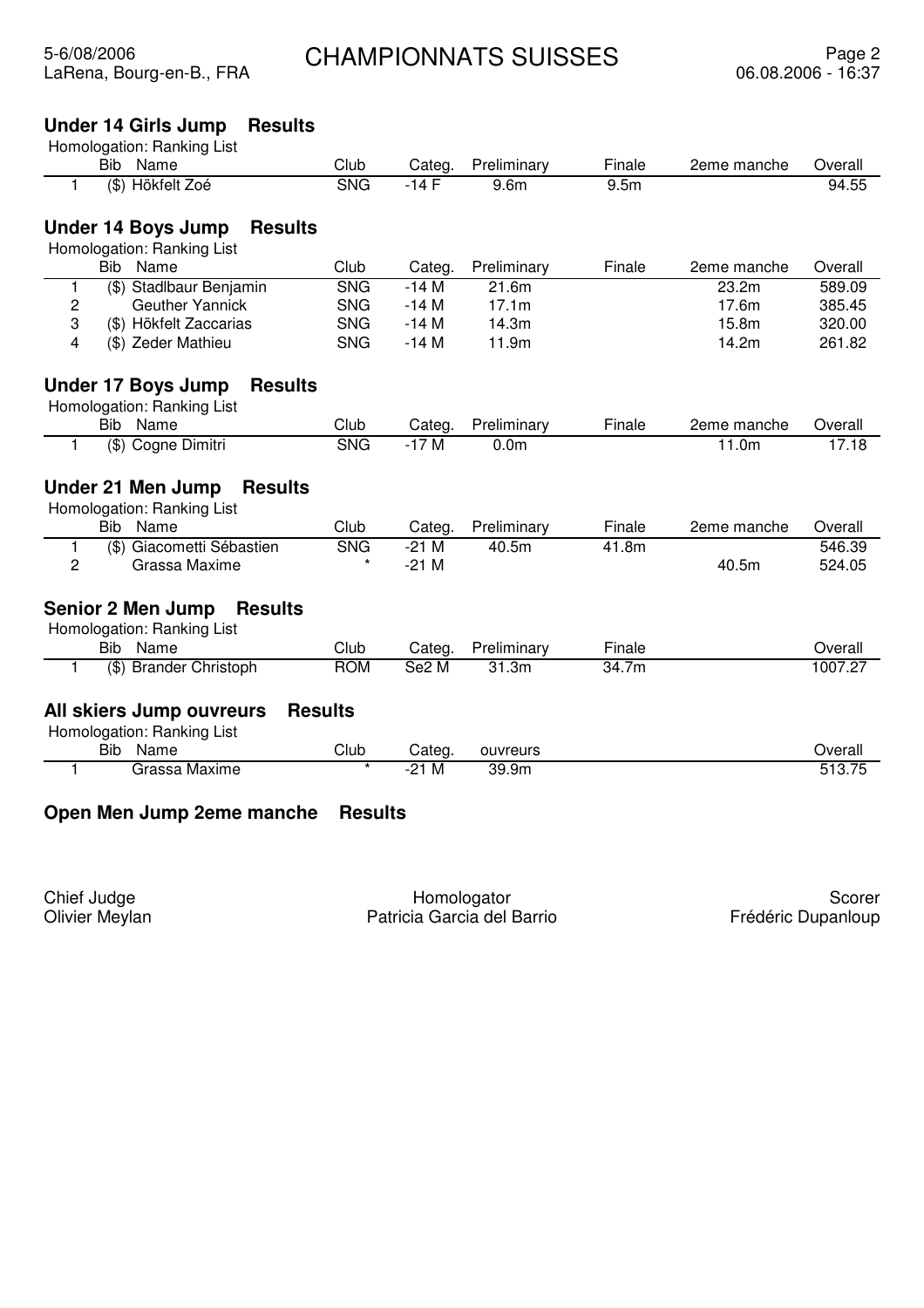## **Women Overall Results**

| Bib<br>Name         | Club       | Categ. | Slalom | Tricks | Jump   | Overall |
|---------------------|------------|--------|--------|--------|--------|---------|
| (\$) Vauthier Karin | <b>REP</b> | Ope F  | 561.64 | 235.93 | 320.00 | 1099.39 |
| (\$) Hökfelt Zoé    | SNG        | -14 F  | 376.71 | 58.08  | 94.55  | 447.15  |

### **Men Overall Results**

|   | Bib<br>Name               | Club       | Categ. | Slalom | Tricks | Jump   | Overall |
|---|---------------------------|------------|--------|--------|--------|--------|---------|
|   | Durisch Yannis<br>(\$)    | <b>SNG</b> | Ope M  | 756.25 | 821.80 | 731.96 | 2272.40 |
| 2 | (\$) Stadlbaur Benjamin   | <b>SNG</b> | $-14M$ | 883.56 | 196.01 | 589.09 | 1459.80 |
| 3 | (\$) Giacometti Sébastien | <b>SNG</b> | $-21M$ | 718.75 | 252.62 | 546.39 | 1495.42 |
| 4 | Camoletti Alexandre       | <b>SNG</b> | Ope M  | 637.50 | 247.38 | 472.51 | 1311.00 |
| 5 | <b>Geuther Yannick</b>    | <b>SNG</b> | $-14M$ | 479.45 | 63.52  | 385.45 | 910.24  |
| 6 | (\$) Hökfelt Zaccarias    | <b>SNG</b> | $-14M$ | 438.36 | 98.00  | 320.00 | 740.16  |
|   | (\$) Zeder Mathieu        | <b>SNG</b> | $-14M$ | 363.01 | 148.82 | 261.82 | 660.97  |
| 8 | (\$) Cogne Dimitri        | <b>SNG</b> | $-17M$ | 243.75 | 41.93  | 17.18  |         |
|   |                           |            |        |        |        |        |         |

## **Under 14 Girls Overall Results**

| <b>Bib</b><br>Name       | Club       | ategات     | Slalom                    | $T$ ricks | Jump                  | )verall |
|--------------------------|------------|------------|---------------------------|-----------|-----------------------|---------|
| Hökfelt .<br>(\$)<br>∠oé | <b>SNG</b> | $\sqrt{ }$ | 27R 71<br><u>u</u><br>◡.≀ | 58.08     | .<br>94.<br>トト<br>−…∪ | 44<br>. |

## **Under 14 Boys Overall Results**

| Bib<br><b>Name</b>      | Club | Categ. | Slalom | $\tau$ ricks | Jump   | Overall |
|-------------------------|------|--------|--------|--------------|--------|---------|
| (\$) Stadlbaur Benjamin | SNG  | -14 M  | 883.56 | 196.01       | 589.09 | 1459.80 |
| <b>Geuther Yannick</b>  | SNG  | -14 M  | 479.45 | 63.52        | 385.45 | 910.24  |
| (\$) Hökfelt Zaccarias  | SNG  | -14 M  | 438.36 | 98.00        | 320.00 | 740.16  |
| (\$) Zeder Mathieu      | SNG  | -14 M  | 363.01 | 148.82       | 261.82 | 660.97  |

## **Under 17 Boys Overall Results**

| Bib<br>Name                                        | Club       | Categ                         | Slalom              | $\tau$ ricks | Jump          | Jverall |
|----------------------------------------------------|------------|-------------------------------|---------------------|--------------|---------------|---------|
| $$\mathfrak{B}$$<br>. .<br>- -<br>Dimitri<br>Cogne | <b>SNG</b> | м<br>$\overline{\phantom{0}}$ | <b>75</b><br>243.75 | റാ<br>⊏ט. ו  | - 10<br>. . 0 |         |

#### **Under 21 Men Overall Results**

| Bib<br>Name                     | Club       | Categ         | Slalom                  | ricks  | Jump   | Jverall |
|---------------------------------|------------|---------------|-------------------------|--------|--------|---------|
| (\$`<br>Sébastien<br>Giacometti | <b>SNG</b> | ົ<br>M<br>- - | $Q$ 75<br>י 8.<br>. . ب | 252.62 | 546.39 | ے4۔1495 |

| Chief Judge    | Homologator                | Scorer             |
|----------------|----------------------------|--------------------|
| Olivier Meylan | Patricia Garcia del Barrio | Frédéric Dupanloup |